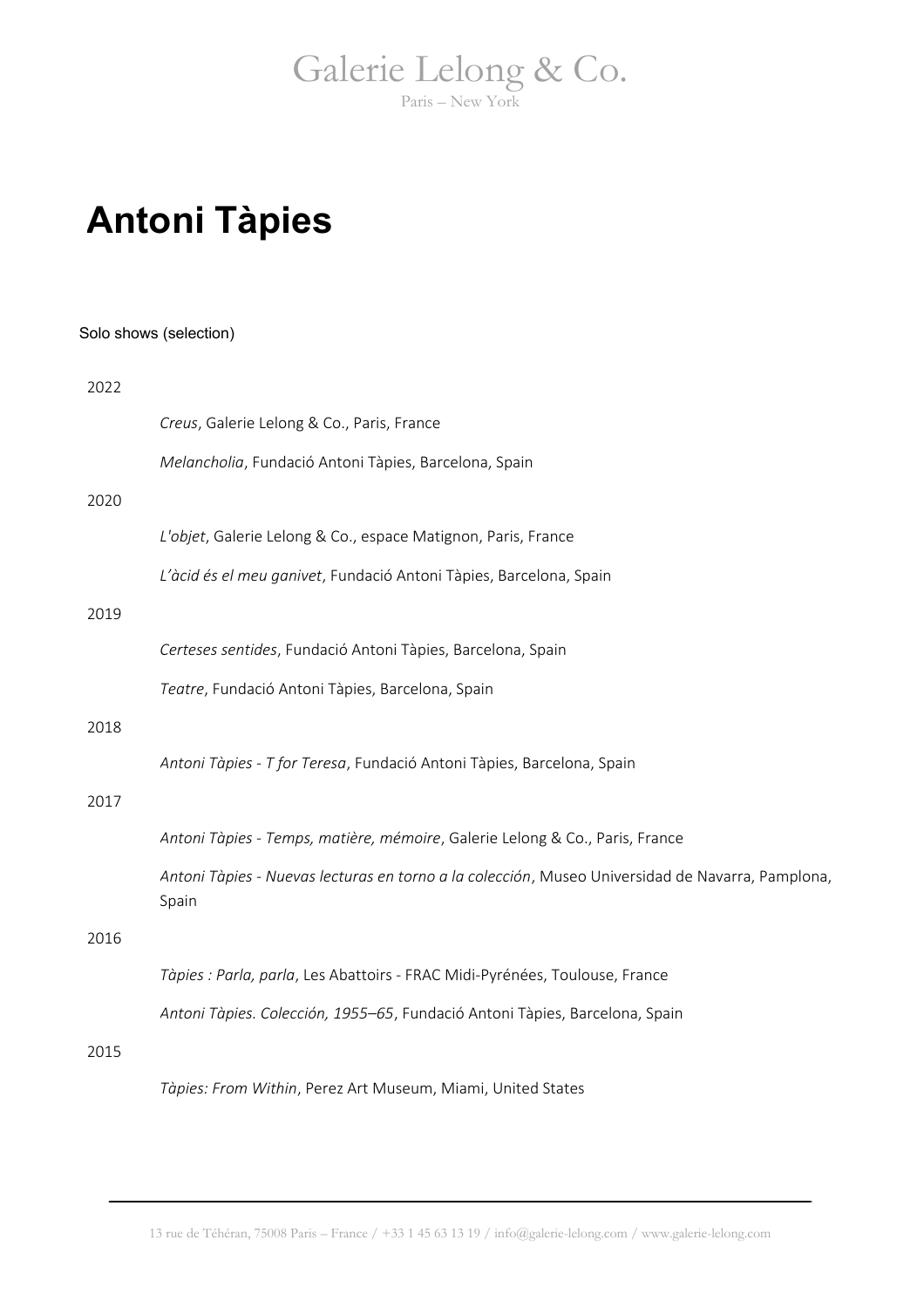### Galerie Lelong & Co.  $PariS = N<sub>P</sub>$

### 2014

*Antoni Tàpies. Del Objeto A La Escultura (1964–2009)*, Museo Guggenheim de Arte Moderno y Contemporáneo, Bilbao, Spain

*Other Ways*, Fundació Antoni Tàpies, Barcelona, Spain

*Tàpies. Desde el interior*, Museu Nacional d'Art de Catalunya, Barcelona, Spain

### 2013

*Tàpies. Desde el interior*, Fundació Antoni Tàpies, Barcelona, Spain

### 2012

*Antoni Tàpies*, Musée d'art moderne, Céret, France

*Tribute to Antoni Tàpies*, Galerie Lelong, Paris, France

*Antoni Tàpies*, Museum für Gegenwartskunst, Siegen, Germany

*Tàpies – Image, Body, Pathos*, Reykjavík Art Museum, Reykjavík, Iceland

*Antoni Tàpies. Cabeza brazos piernas cuerpo*, Fundació Antoni Tàpies, Barcelona, Spain

*Material Glance: A Portfolio of Lithographs by Antoni Tàpies and Poems by Shūzō Takiguchi*, Vanderbilt University Fine Arts Gallery, Nashville, United States

### 2011

*Antoni Tàpies - Nouvelles peintures*, Galerie Lelong, Paris, France

*Nouvelles peintures*, Galerie Lelong, Zürich, Switzerland

### 2010

*Antoni Tàpies*, Museo delle Arti, Catanzaro, Italy

*Antoni Tàpies. Los lugares del arte*, Fundació Antoni Tàpies, Barcelona, Spain

### 2009

*Antoni Tàpies*, Galerie Lelong, Paris, France

*Antoni Tàpies - The Resources of Rhetoric*, Dia:Chelsea, New York, United States

*Antoni Tàpies: The Resources of Rhetoric*, Dia: Beacon, Beacon, United States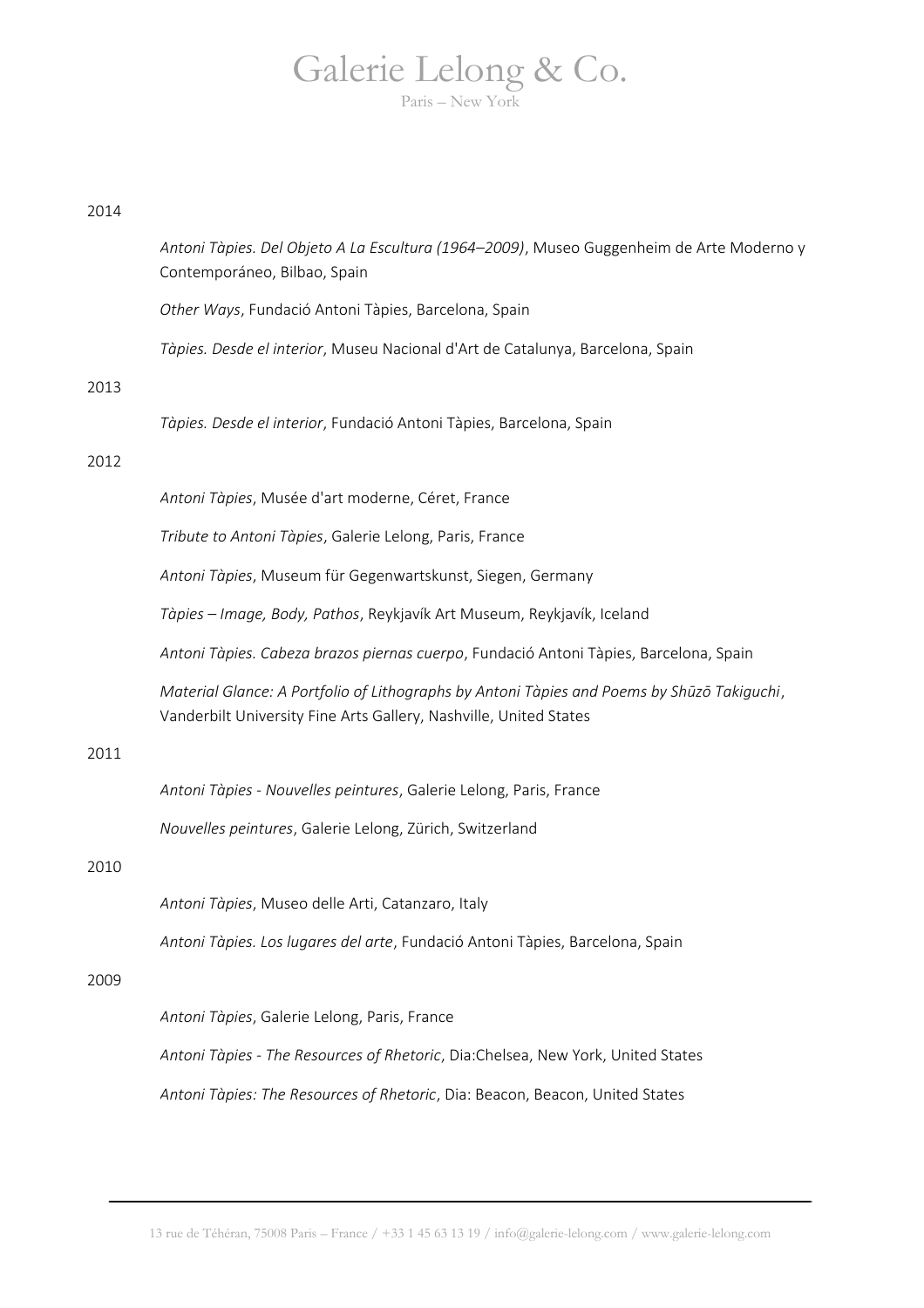| 2008 |                                                                                        |
|------|----------------------------------------------------------------------------------------|
|      | Antoni Tàpies - obra gráfica, Kunstverein Augsburg, Augsburg, Germany                  |
|      | Antoni Tàpies-Drawings, Galerie Lelong, Zürich, Switzerland                            |
| 2007 |                                                                                        |
|      | Antoni Tàpies, Espoo Museum of Modern Art, Espoo, Finland                              |
|      | Los carteles de Tàpies y la esfera pública, Fundació Antoni Tàpies, Barcelona, Spain   |
| 2006 |                                                                                        |
|      | Antoni Tàpies, Museu Oscar Niemeyer, Curitiba, Brazil                                  |
|      | Antoni Tàpies, Galerie Lelong, Paris, France                                           |
|      | Colección, Fundació Antoni Tàpies, Barcelona, Spain                                    |
| 2005 |                                                                                        |
|      | Antoni Tàpies, Museo d'Arte Contemporanea, Lissone, Italy                              |
|      | Antoni Tàpies, Museo de Arte de Zapopan, Zapopan, Mexico                               |
|      | Tàpies - Blockbuster!, Singapore Art Museum, Singapore, Singapore                      |
|      | Colección, Fundació Antoni Tàpies, Barcelona, Spain                                    |
|      | Tàpies. Tierras, Museo Nacional Centro de Arte Reina Sofía, Madrid, Spain              |
|      | Antoni Tàpies, Galerie Lelong, Zürich, Switzerland                                     |
| 2004 |                                                                                        |
|      | Antoni Tàpies - Retrospectiva, Museu d'Art Contemporani de Barcelona, Barcelona, Spain |
|      | Colección, Fundación Antoni Tàpies, Barcelona, Spain                                   |
| 2003 |                                                                                        |
|      | Colección, Fundació Antoni Tàpies, Barcelona, Spain                                    |
| 2002 |                                                                                        |
|      | Obra Gráfica, Museu Municipal de Tavira - Palácio da Galeria, Tavira, Portugal         |
|      | Collecció 2002, Fundació Antoni Tàpies, Barcelona, Spain                               |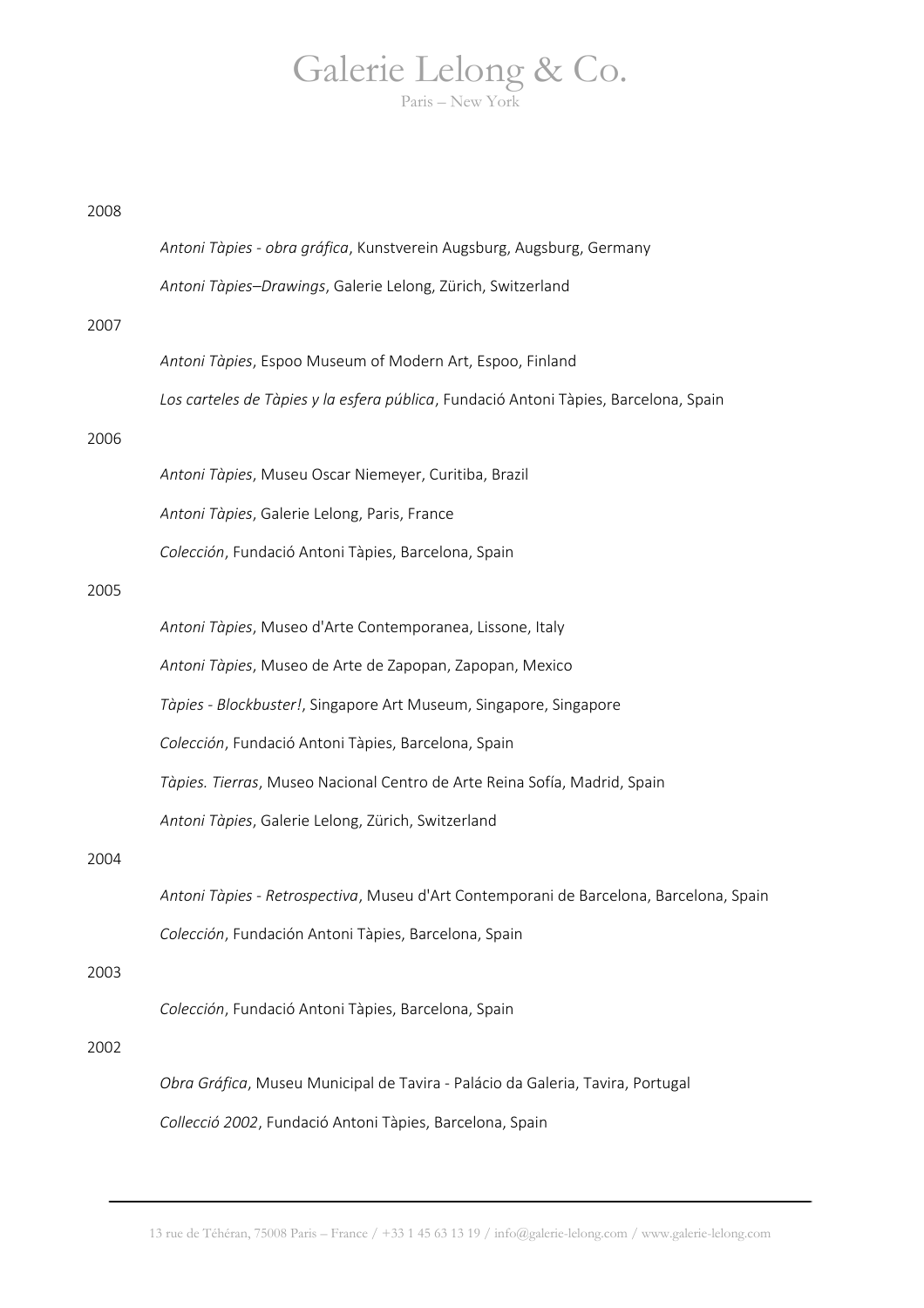*Antoni Tàpies - Neue Bilder*, Galerie Lelong, Zürich, Switzerland 2001 *Collecció 2001*, Fundación Antoni Tàpies, Barcelona, Spain 2000 *Tàpies*, Haus der Kunst, Munich, Germany *Tàpies*, Museo Nacional Centro de Arte Reina Sofía, Madrid, Spain 1998 *Tàpies - El tatuatge i el cos - Papers, cartons i collages*, Fundació Antoni Tàpies, Barcelona, Spain 1995 *Antoni Tàpies - Les années 90*, Musée d'art moderne, Céret, France 1994 *Tàpies*, Jeu de Paume, Paris, France *Tàpies: el Libre - Das Buch*, Stadtmuseum, Siegburg, Germany 1993 *Antoni Tàpies - Druckgraphiken 1959-69, aus der Sammlung Carin und Carl Vogel*, Städtisches Museum Abteiberg, Mönchengladbach, Germany *Tàpies. Celebració de la mel*, Fundació Antoni Tàpies, Barcelona, Spain 1992 *Tàpies - Vernizes: celebracio de la mel*, Museu Serralves, Porto, Portugal *Tàpies en la Colección de Arte de Telefónica*, Museo de Arte Moderno y Contemporáneo, Santander, Spain *Tàpies. Certezas sentidas*, Fundació Antoni Tàpies, Barcelona, Spain *Tàpies. Comunicació sobre el mur*, Fundació Antoni Tàpies, Barcelona, Spain *Tàpies: Writing on the Wall*, Serpentine Gallery, London, United Kingdom *Antoni Tàpies in Print*, Frost Art Museum, Miami, United States *Antoni Tàpies in Print*, Museum of Modern Art, New York City, United States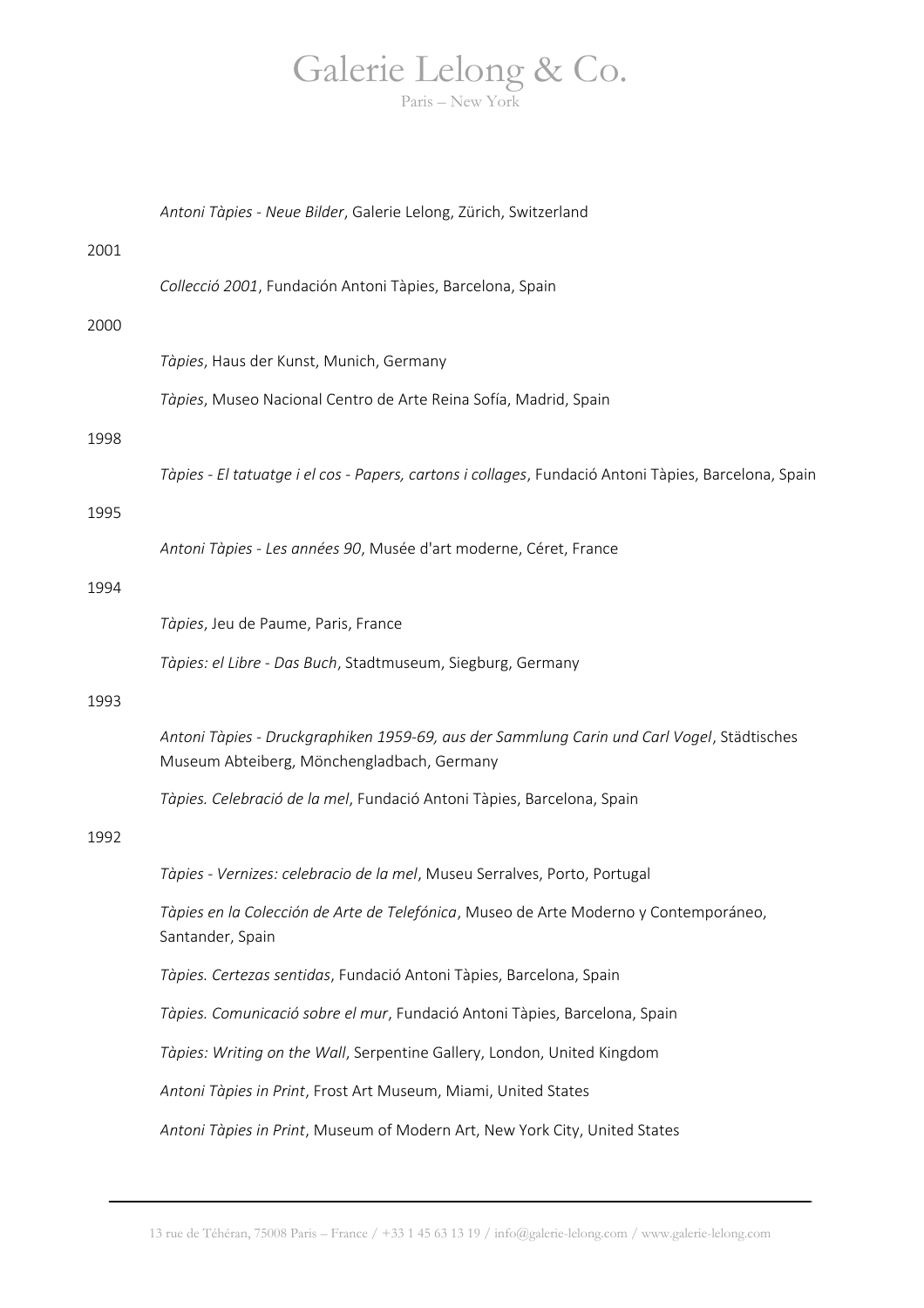| 1991 |                                                                                                             |
|------|-------------------------------------------------------------------------------------------------------------|
|      | Antoni Tàpies, Fuji Television Gallery, Tokyo, Japan                                                        |
| 1990 |                                                                                                             |
|      | Antoni Tàpies. Extensiones de la realidad, Museo Nacional Centro de Arte Reina Sofía, Madrid,<br>Spain      |
| 1989 |                                                                                                             |
|      | Tàpies, Galerie Lelong, New York, United States                                                             |
| 1983 |                                                                                                             |
|      | Antoni Tàpies - Gemälde aus einer Privatsammlung, Städtisches Museum Abteiberg,<br>Mönchengladbach, Germany |
| 1977 |                                                                                                             |
|      | Antoni Tàpies : rétrospective, Musée d'art contemporain de Montréal, Montreal, Canada                       |
|      | Antoni Tàpies, Des Moines Art Center, Des Moines, United States                                             |
|      | Antoni Tàpies, Museum of Contemporary Art, Chicago, United States                                           |
|      | Antoni Tàpies, The McNay Art Museum, San Antonio, United States                                             |
| 1976 |                                                                                                             |
|      | Tàpies, Fondation Maeght, Saint-Paul, France                                                                |
| 1971 |                                                                                                             |
|      | Antoni Tàpies: Prints, San Francisco Museum of Modern Art, San Francisco, United States                     |
| 1968 |                                                                                                             |
|      | Antoni Tàpies, Kunstverein, Hamburg, Germany                                                                |
| 1965 |                                                                                                             |
|      | Antonio Tàpies: Paintings 1945-1965, Institute of Contemporary Arts, London, United Kingdom                 |
| 1962 |                                                                                                             |
|      | Antoni Tàpies, Solomon R. Guggenheim Museum, New York, United States                                        |
|      | Group shows (selection)                                                                                     |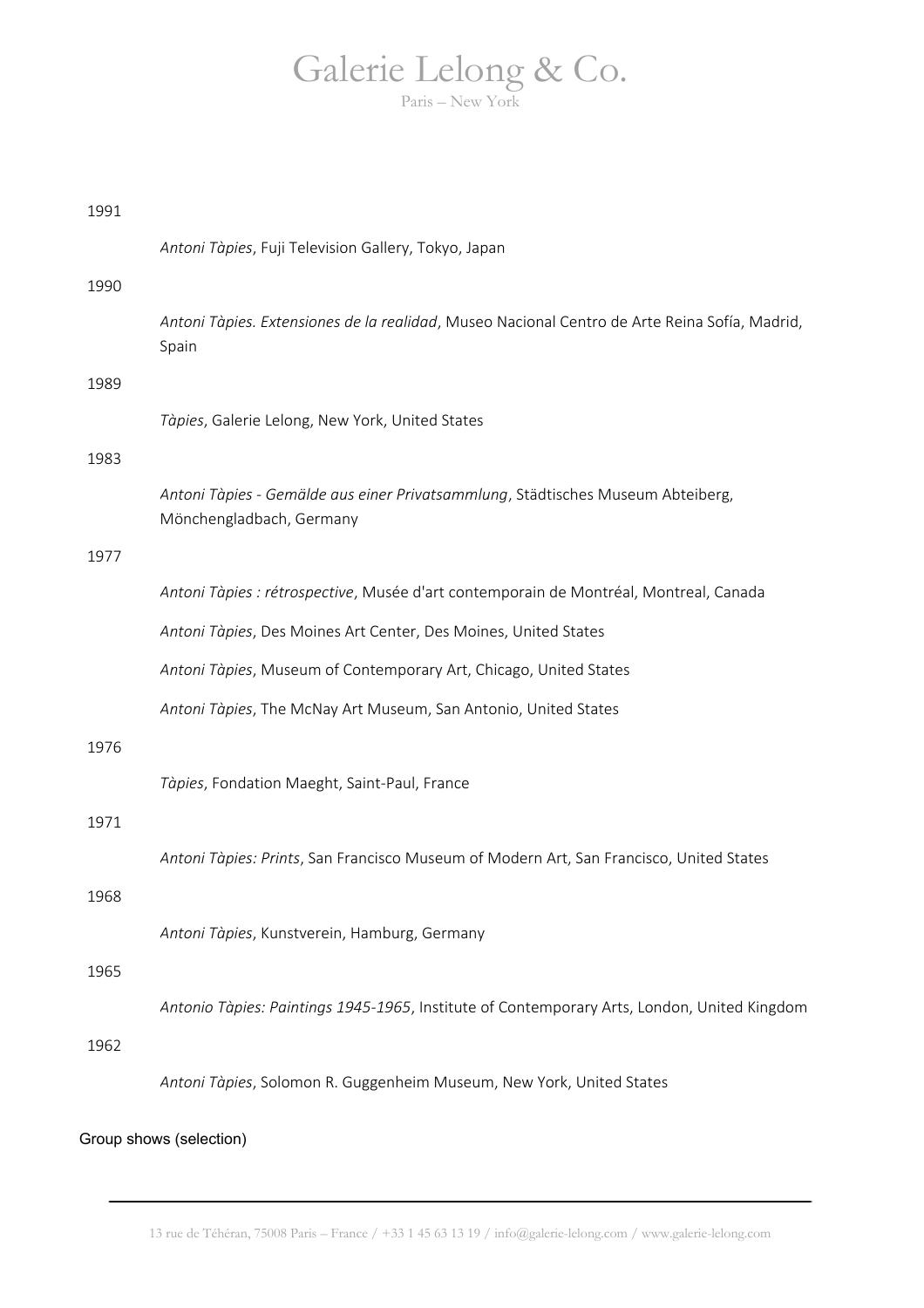| 2019 |                                                                                                                    |
|------|--------------------------------------------------------------------------------------------------------------------|
|      | As Far as the Eye Can See New Insight into the Würth Collection, Kunsthalle Würth, Schwäbisch<br>Hall, Germany     |
| 2018 |                                                                                                                    |
|      | Zéro De Conduite: Obras Da Coleção De Serralves, Museu Serralves - Museu de Arte<br>Contemporânea, Porto, Portugal |
| 2017 |                                                                                                                    |
|      | Conversation piece, Galleria Nazionale d'Arte Moderna, Rome, Italy                                                 |
| 2016 |                                                                                                                    |
|      | CERAMIX. Art et Céramique de Rodin à Schütte, La Maison Rouge, Paris, France                                       |
|      | CERAMIX. Art et Céramique de Rodin à Schütte, Sèvres - Cité de la céramique, Sèvres, France                        |
|      | Trio, Galerie Lelong & Co., Paris, France                                                                          |
| 2015 |                                                                                                                    |
|      | Retrospektive 25 Jahre Kunst im Stadtmuseum, Stadtmuseum, Siegburg, Germany                                        |
| 2014 |                                                                                                                    |
|      | Face à l'œuvre, Fondation Maeght, Saint-Paul, France                                                               |
| 2013 |                                                                                                                    |
|      | Von Beckmann bis Warhol - Die Sammlung Bayer, Martin-Gropius-Bau, Berlin, Germany                                  |
| 2012 |                                                                                                                    |
|      | Primer Acto, Museo Tamayo, Mexico City                                                                             |
|      | Kartons - Works on Cardboard, Galerie Lelong, Zürich, Switzerland                                                  |
| 2010 |                                                                                                                    |
|      | Antoni Tàpies - Eduardo Chillida, Künstlerhaus, Wien, Austria                                                      |
|      | Gipfeltreffen der Moderne. Das Kunstmuseum Winterthur, Museum der Moderne, Salzburg,<br>Austria                    |
|      | Press Art - Sammlung Annette und Peter Nobel, Museum der Moderne, Salzburg, Austria                                |
|      | Accrochage, Galerie Lelong, Zürich, Switzerland                                                                    |
|      |                                                                                                                    |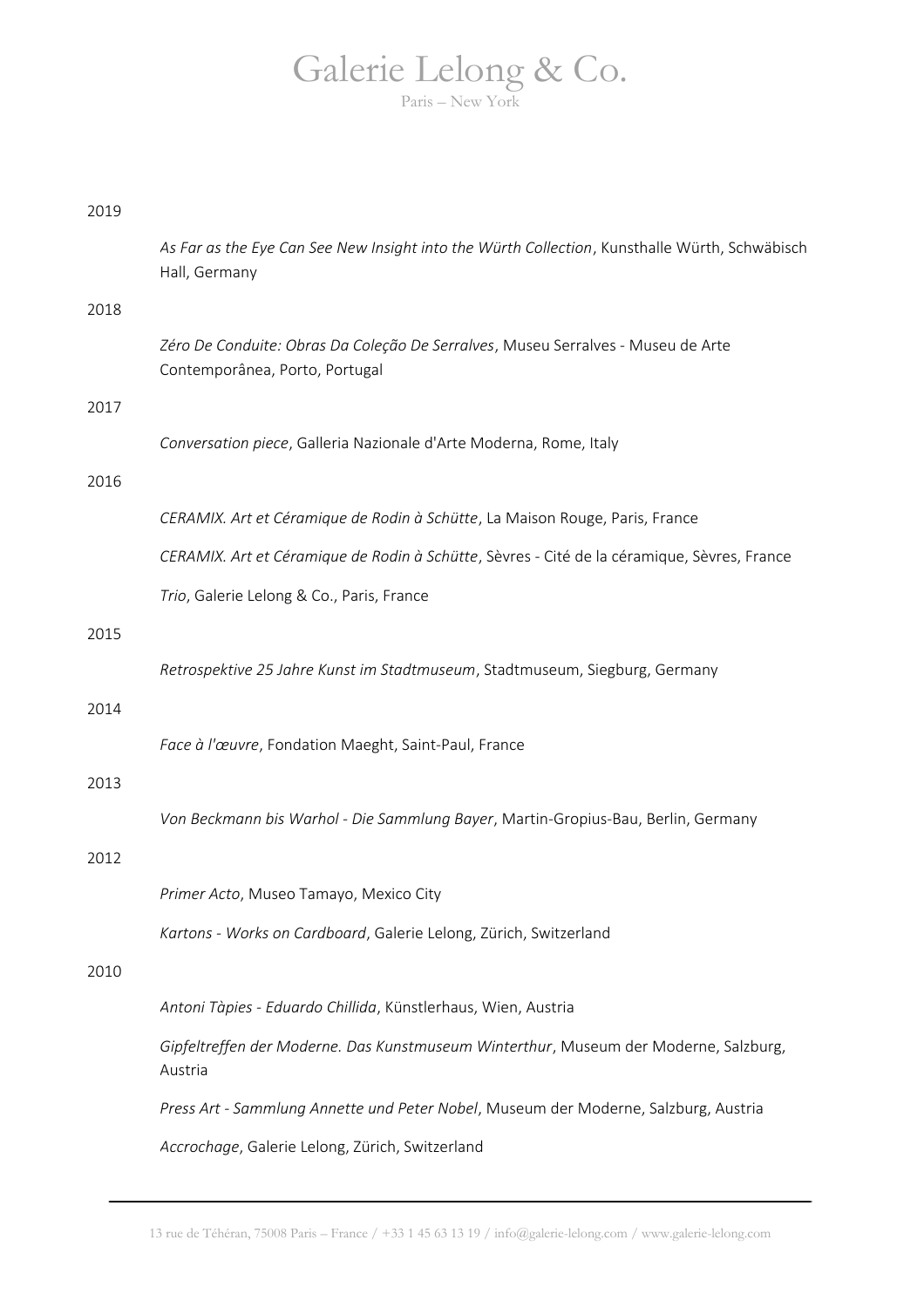# Galerie Lelong & Co.

Paris – New York

### *Grands Formats*, Galerie Lelong, Zürich, Switzerland

*Zeichnungen 1950-2010*, Galerie Lelong, Zürich, Switzerland

2009

*The Sweeney Decade: Acquisitions at the 1959*, Solomon R. Guggenheim Museum, New York City, United States

### 2008

*DESENHOS ESPANHÓIS DO SÉCULO XX - COLEÇÃO FUNDAÇÃO MAPFRE*, Museu de Arte de São Paulo Assis Chateaubriand, São Paulo, Brazil

*González Bravo, Antoni Tapies, Luis Feito*, Spanische KunstGalerie Art 204, Düsseldorf, Germany

*MACBA im Frankfurter Kunstverein*, Frankfurter Kunstverein, Frankfurt, Germany

*Order. Desire. Light. An exhibition of contemporary drawings*, Irish Museum of Modern Art, Dublin, Ireland

*Tàpies, Hartung, Uecker, Förg*, Kunstmuseum, St.Gallen, Switzerland

*Summer Breeze - Seletions from the Contemporary Collection*, Phoenix Art Museum, Phoenix, United States

### 2007

*Espanhóis*, Museu de Arte Contemporanea da Universidade de São Paulo, São Paulo, Brazil

*BARCELONA 1947-2007*, Fondation Maeght, Saint-Paul, France

### 2006

*Ciccillo - acervo mac usp*, Museu de Arte Contemporanea da Universidade de São Paulo, São Paulo, Brazil

*Where are we going - Selections from the Francois Pinault Collection*, Palazzo Grassi - Francois Pinault Foundation, Venice, Italy

*Maestro del Collage-de Picasso a Rauschenberg*, Fundación Joan Miró, Barcelona, Spain

### 2004

*Main*, Musée d'art contemporain, Montreal, Canada

*Dibujos de Maestros Españoles del Siglo XX*, Museo Nacional de Artes Visuales, Montevideo, Uruguay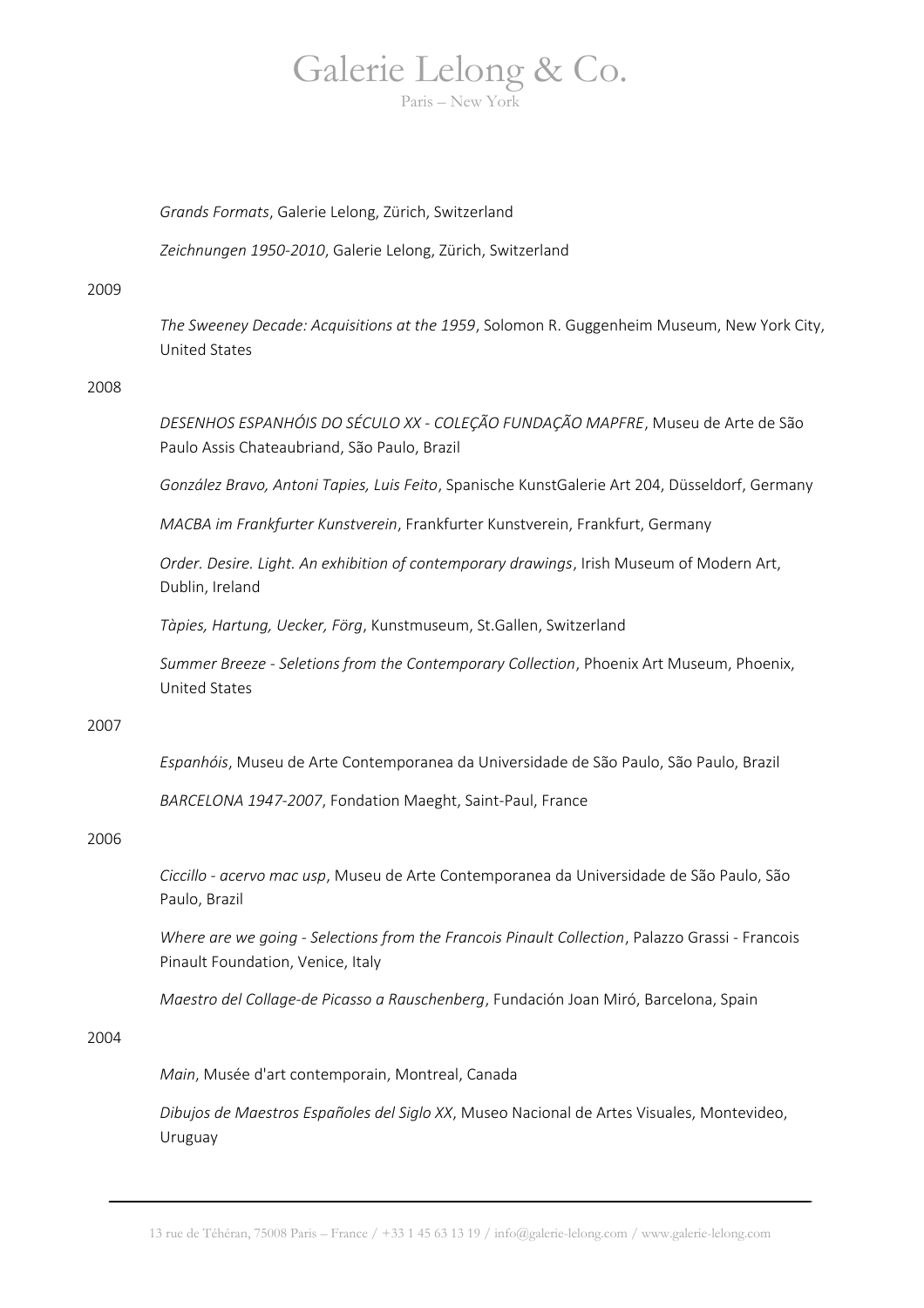### 2002

|      | From Picasso to Tápies - Masterpieces from the Reina Sofía, Gemeentemuseum Den Haag, The<br>Hague, Netherlands                     |
|------|------------------------------------------------------------------------------------------------------------------------------------|
|      | Chillida/Tàpies - Materia y pensamiento visual, Museo Guggenheim de Arte Moderno y<br>Contemporáneo, Bilbao, Spain                 |
| 2000 |                                                                                                                                    |
|      | Œuvres phares et acquisitions récentes, Musée d'art contemporain, Montreal, Canada                                                 |
|      | Dibujos germinales, Sprengel Museum, Hannover, Germany                                                                             |
| 1999 |                                                                                                                                    |
|      | Texture, Musée d'art contemporain, Montreal, Canada                                                                                |
|      | Le Avanguardie Spagnole - Il secolo di Picasso nelle collezioni del Reina Sofia, Galleria Nazionale<br>d'Arte Moderna, Rome, Italy |
| 1998 |                                                                                                                                    |
|      | L'abécédaire du Musée, Musée d'art contemporain, Montreal, Canada                                                                  |
|      | Der unendliche Raum dehnt sich aus, Staatliche Kunsthalle, Baden-Baden, Germany                                                    |
| 1997 |                                                                                                                                    |
|      | Around Europe, Stedelijk Museum, Amsterdam, Netherlands                                                                            |
| 1996 |                                                                                                                                    |
|      | Arte en el cielo, Museo Nacional de Artes Visuales, Montevideo, Uruguay                                                            |
| 1995 |                                                                                                                                    |
|      | Dons 1989-1994, Musée d'art contemporain, Montreal, Canada                                                                         |
| 1994 |                                                                                                                                    |
|      | Couplet 2, Stedelijk Museum, Amsterdam, Netherlands                                                                                |
| 1991 |                                                                                                                                    |
|      | Broken Music, Musée d'art contemporain, Montreal, Canada                                                                           |
| 1989 |                                                                                                                                    |
|      | Abstractions, Museum of Modern Art, New York City, United States                                                                   |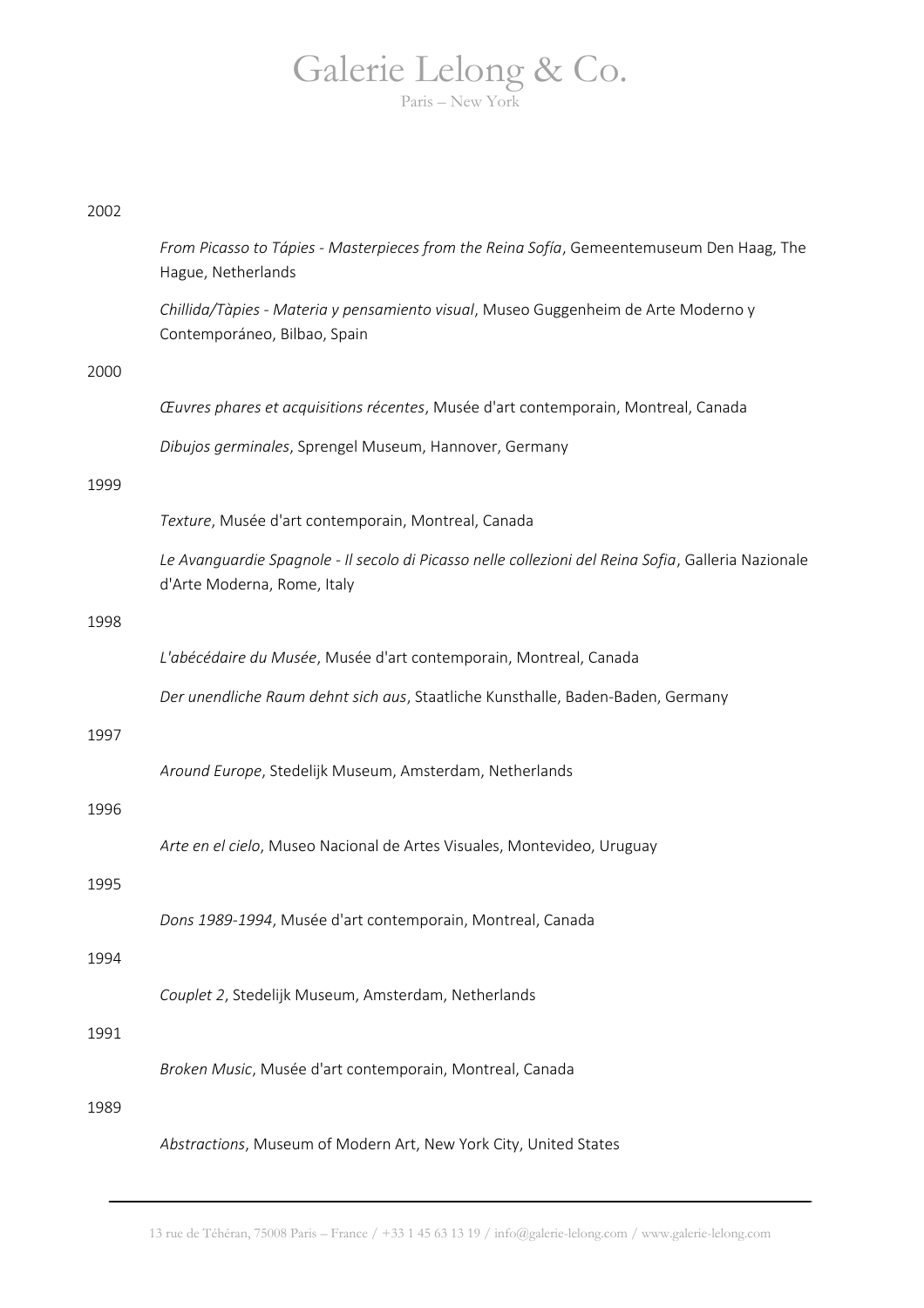|                       | Master Prints from the Collection, Museum of Modern Art, New York City, United States                                                       |
|-----------------------|---------------------------------------------------------------------------------------------------------------------------------------------|
| 1985                  |                                                                                                                                             |
|                       | Elementarzeichen. Urformen visueller Information, Staatliche Kunsthalle, Berlin, Germany                                                    |
| 1978                  | Impressions, Museum of Modern Art, New York City, United States                                                                             |
| 1973                  |                                                                                                                                             |
|                       | Hommage à Picasso, Neue Nationalgalerie, Berlin, Germany                                                                                    |
| 1972                  |                                                                                                                                             |
| 1971                  | Metamorphose de Dinges, Palazzo Reale, Milan, Italy                                                                                         |
|                       | Metamorphose de Dinges, Palais des Beaux-Arts, Brussels, Belgium                                                                            |
| 1961                  |                                                                                                                                             |
|                       | One hundred paintings from the G. David Thompson Collection, Solomon R. Guggenheim Museum,<br>New York, United States                       |
| 1960                  |                                                                                                                                             |
|                       | Before Picasso; After Miro, Solomon R. Guggenheim Museum, New York, United States                                                           |
| 1959                  |                                                                                                                                             |
|                       | Twenty contemporary painters from the Philippe Dotremont collection, Solomon R. Guggenheim<br>Museum, New York, United States               |
| Biennials (selection) |                                                                                                                                             |
| 2016                  |                                                                                                                                             |
|                       | 5ª Bienal Internacional de Grabado ICPNA 2016, Bienal Internacional de Grabado, Lima, Peru                                                  |
| 2005                  |                                                                                                                                             |
|                       | 51st International Art Exhibition Venice Biennale / Biennale di Venezia - Always a little further, La<br>Biennale di Venezia, Venice, Italy |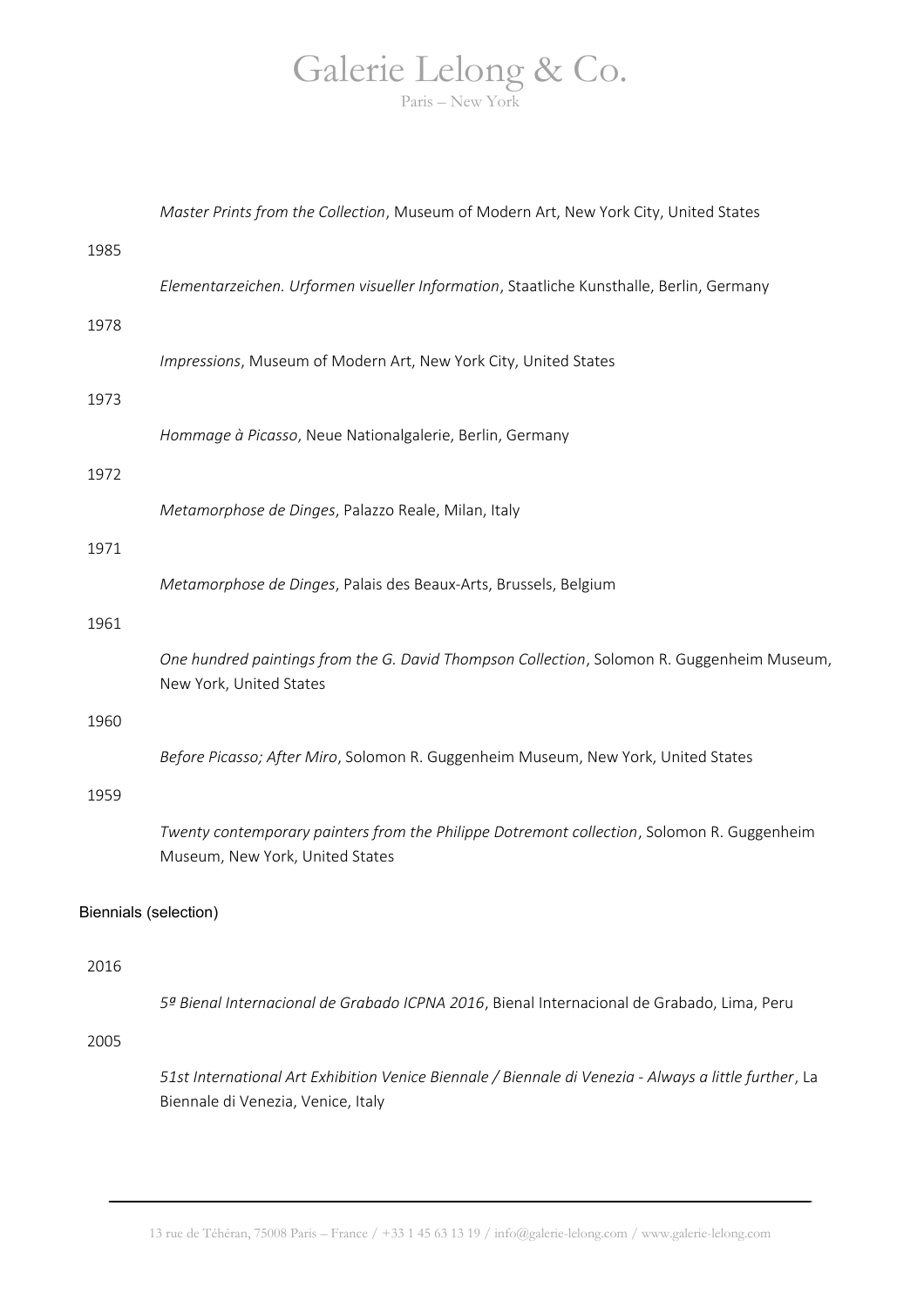| 1985 |                                                                                                               |
|------|---------------------------------------------------------------------------------------------------------------|
|      | XIII BIENNALE DE PARIS, Biennale de Paris, Paris, France                                                      |
| 1982 |                                                                                                               |
|      | La Biennale di Venezia : Settore Arti Visive : 1982, La Biennale di Venezia, Venice, Italy                    |
| 1979 |                                                                                                               |
|      | 3rd Biennale of Sydney: European Dialogue, Biennale of Sydney, Sydney, Australia                              |
| 1978 |                                                                                                               |
|      | La Biennale di Venezia 1978. From Nature to Art, from Art to Nature, La Biennale di Venezia,<br>Venice, Italy |
| 1977 |                                                                                                               |
|      | Documenta 6, Documenta, Kassel, Germany                                                                       |
| 1976 |                                                                                                               |
|      | La Biennale di Venezia 1976, La Biennale di Venezia, Venice, Italy                                            |
| 1968 |                                                                                                               |
|      | Documenta 4, Documenta, Kassel, Germany                                                                       |
| 1964 |                                                                                                               |
|      | Documenta 3, Documenta, Kassel, Germany                                                                       |
| 1959 |                                                                                                               |
|      | Documenta 2, Documenta, Kassel, Germany                                                                       |
| 1957 |                                                                                                               |
|      | IV Bienal Do Museu De Arte Moderna De São Paulo, Bienal de Sao Paulo, São Paulo, Brazil                       |
| 1954 |                                                                                                               |
|      | Il Bienal Do Museu De Arte Moderna De São Paulo, Bienal de Sao Paulo, São Paulo, Brazil                       |
|      | Il Bienal Hispanoamericana de Arte, Bienal Hispanoamericana de Arte, Havana, Cuba                             |
|      |                                                                                                               |
|      | Public collections (selection)                                                                                |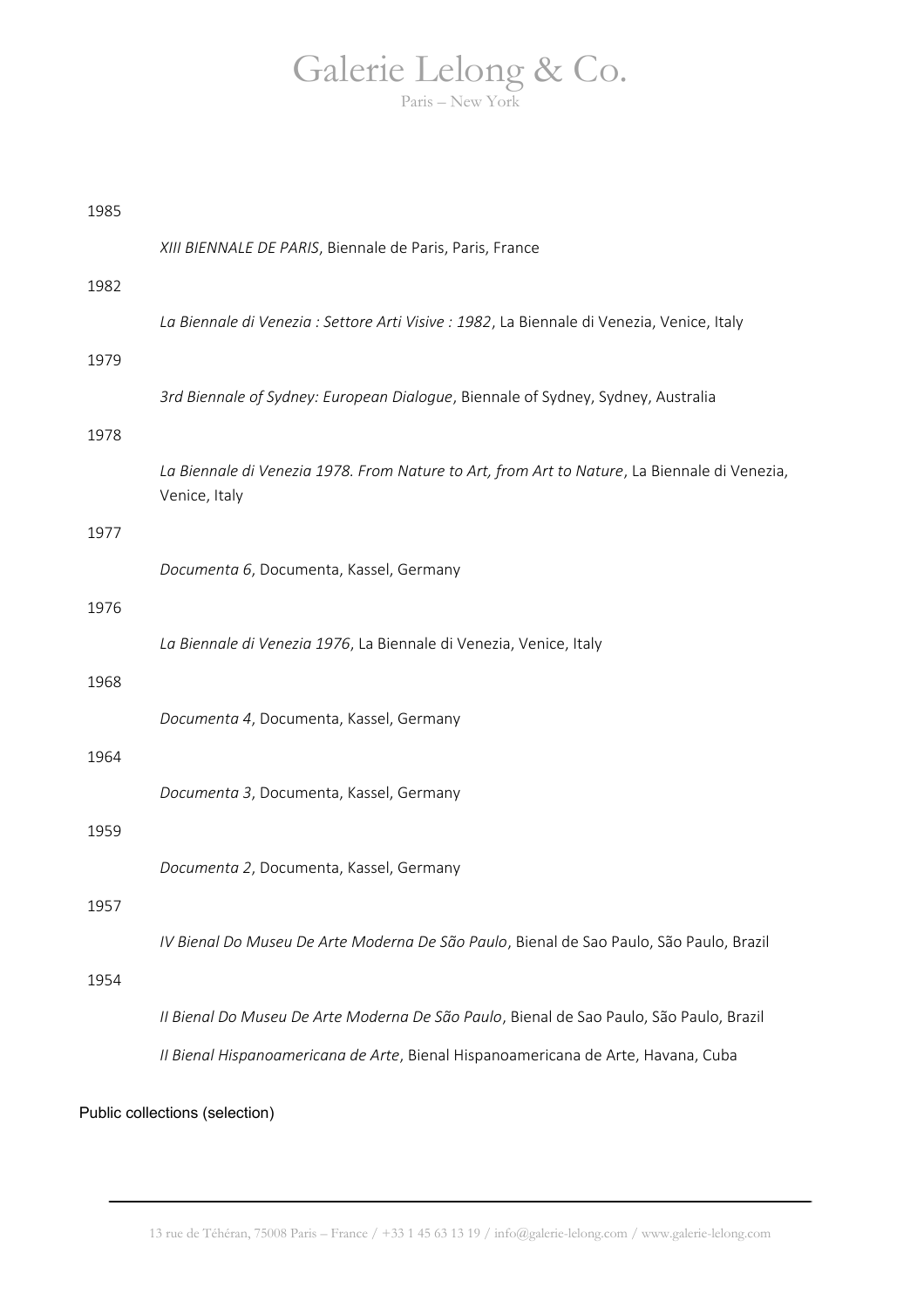Museo Fernando García Ponce , Mérida Museo Nacional de Bellas Artes, Buenos Aires, Argentina Essl Museum - Kunst der Gegenwart, Klosterneuburg, Austria Museu de Arte Moderna de São Paulo, São Paulo, Brazil Museo de la Solidaridad Salvador Allende, Santiago, Chile Museo de Antioquia, Medellín, Colombia les Abattoirs - FRAC Midi-Pyrénées, Toulouse, France Musée d'art moderne de Céret, Céret, France Lehmbruck Museum, Duisburg, Germany Museum der Stadt Ratingen, Ratingen, Germany Museum Folkwang, Essen, Germany Museum für Gegenwartskunst Siegen, Siegen, Germany Museum für Moderne Kunst, Frankfurt, Germany Museum Ludwig, Cologne, Germany Museo D'Arte Contemporanea Donna Regina, Naples, Italy Museo d'Arte Moderna e Contemporanea di Trento e Rovereto , Rovereto, Italy Seoul Museum of Art , Seoul, Republic of Korea Museo de Arte Abstracto Español, Cuenca, Spain Museo de Arte Contemporaneo de Alicante, Alicante , Spain Museo de Bellas Artes de Asturias, Oviedo, Spain Museo de Bellas Artes de Bilbao, Bilbao, Spain Museo de Bellas Artes Gravina, Alicante , Spain Museo Guggenheim de Arte Moderno y Contemporáneo, Bilbao, Spain Museo Nacional Centro de Arte Reina Sofía, Madrid, Spain